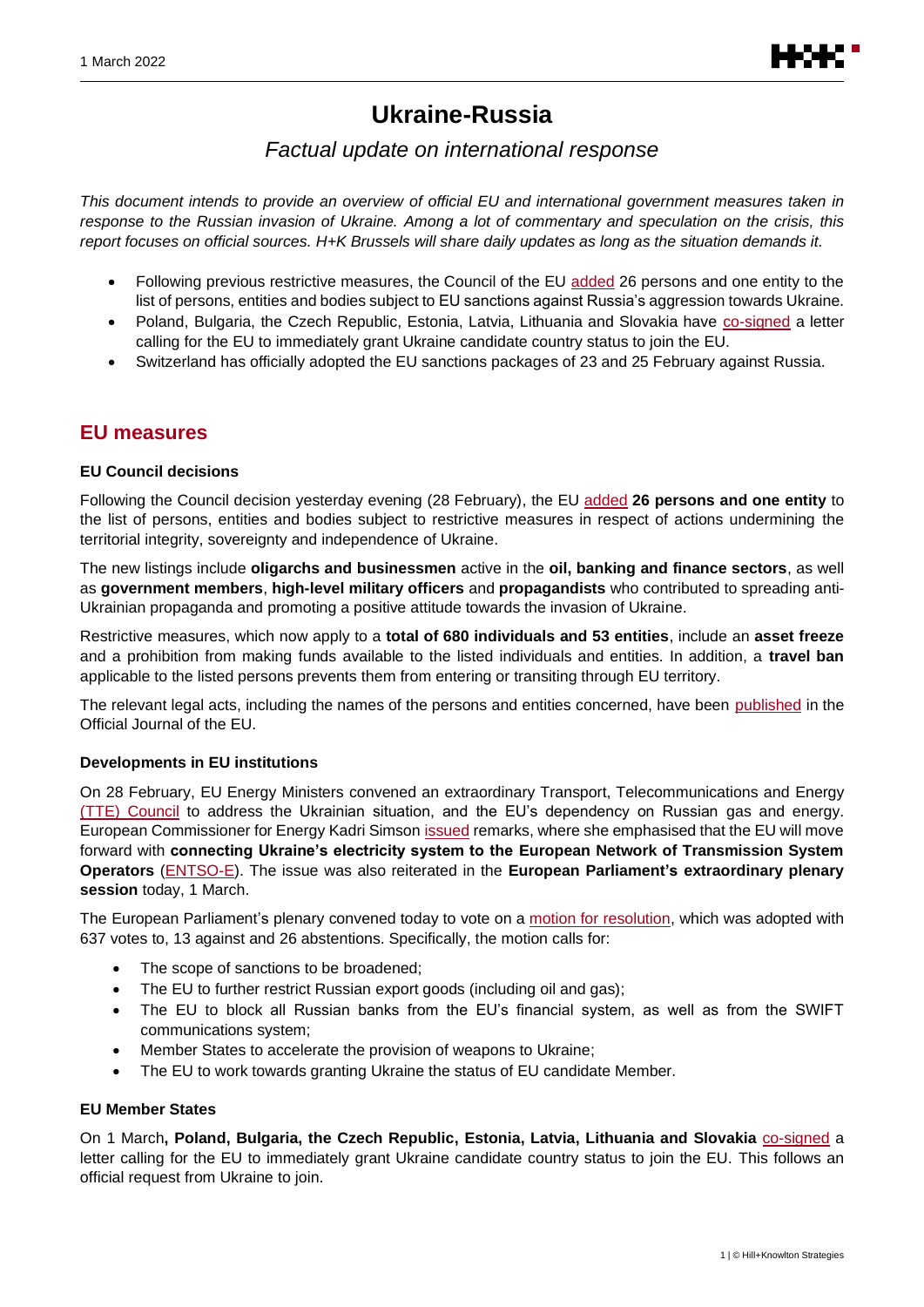

Josep Borrell, the EU High Representative for Foreign Affairs and Security, had pledged that the EU will provide Ukraine with fighter jets, however Ukrainian pilots are only trained to use Russian-made aircrafts which are only flown in Bulgaria, Poland and Slovakia. **Poland** and **Slovakia** have yet to comment. On 28 February, **Bulgarian** Prime Minister Kiril Petkov said that Bulgaria will [not provide](https://btvnovinite.bg/bulgaria/petkov-ne-sme-poeli-nikakvi-angazhimenti-da-izprashtame-balgarski-samoleti-v-ukrajna.html) fighter jets to Ukraine because it has very few fighters available.

On 1 March, **Slovenia** [pledged](https://www.gov.si/novice/2022-03-01-minister-dr-logar-napovedal-11-milijona-evrov-humanitarne-pomoci-za-ukrajino/) €1.1 million in aid to Ukraine. €400,000 will be allocated through the UN United Nations Office for the Coordination of Humanitarian Affairs (OCHA), €400,000 through the United Nations High Commissioner for Refugees (UNHCR), €200,000 through Caritas Internationalis and €100,000 through the International Committee of the Red Cross (ICRC).

On 28 February, **Croatia** [confirmed](https://vlada.gov.hr/vijesti/banozic-hrvatska-u-ukrajinu-salje-pjesacko-oruzje-dovoljno-za-cetiri-brigade/34977) that it will send €16.5 million worth of weapons to Ukraine and provide health care to Ukrainian refugees, and the necessary medical assistance to the wounded.

On 1 March, **Italy** [declared](https://www.governo.it/it/articolo/comunicazioni-del-presidente-draghi-al-senato/19295) a state of emergency until 31 December 2022. The government decree also provides for strengthening the refugee reception network with 16,000 additional places, an allocation of €10 million and the possibility for Ukrainian refugees to be hosted in reception centres even if they have not applied for international protection.

On 1 March, **Austria** [promised](https://twitter.com/karlnehammer/status/1498677622917808134) that helmets, protective vests and funds from the Foreign Disaster Fund would be provided to Ukraine.

### **International measures**

#### **NATO**

On 1 March, NATO Secretary General Jens Stoltenberg [visited](https://www.nato.int/cps/en/natohq/news_192548.htm?selectedLocale=en) Poland and held a press conference with President Andrzej Duda. Secretary General Stoltenberg said NATO allies will strengthen their presence in Eastern Europe as a reaction to Russia's invasion of Ukraine. However, Secretary General Stoltenberg and President Duda iterated that NATO will not intervene directly in the conflict but will continue sending military assistance to Ukraine such as anti-tank missiles and air-defence systems.

#### **China**

On 28 February, spokesperson of China's foreign ministry Wang Wenbin [reiterated](https://www.fmprc.gov.cn/mfa_eng/xwfw_665399/s2510_665401/2511_665403/202203/t20220301_10646858.html) what he had said last week [\(here](https://www.fmprc.gov.cn/mfa_eng/xwfw_665399/s2510_665401/2511_665403/202202/t20220225_10645705.html) an[d here\)](https://www.fmprc.gov.cn/mfa_eng/xwfw_665399/s2510_665401/2511_665403/202202/t20220228_10646378.html): that Western sanctions are **unilaterally imposed and lack legal basis**. He also said that China and Russia will **maintain their trade cooperation** as before the Western sanctions.

#### **United Kingdom**

On 1 March, Prime Minister Boris Johnson [met](https://www.gov.uk/government/speeches/prime-ministers-speech-in-poland-on-the-russian-invasion-of-ukraine-1-march-2022) Polish Prime Minister Mateusz Morawiecki in Poland and said Russia has made a "colossal mistake" in Ukraine. Johnson highlighted that NATO allies have imposed severe sanctions on Russia and will further maximise the pressure to compel Russia to stop the war in Ukraine. He, however, did not specify what further measures the allies may take against Russia.

#### **Australia**

On 1 March, Australia [said](https://www.pm.gov.au/media/australian-support-ukraine) it will send \$70 million worth of weapons to Ukraine including medical supplies. Australia also announced \$35 million to help the urgent needs of Ukrainians affected by the war.

#### **Japan**

On 24 February, Japan [announced](https://www.mofa.go.jp/press/release/press6e_000371.html) to take the following measures in response to the Russian invasion of Ukraine:

- An entry ban on selected Russians and freezing their assets held in Japan.
- Freezing the assets of Russian banks VEB.RF, Promsvyazbank and Bank Rossiya.
- An export ban on entities associated with the Russian military, as well as on dual use items that could help Russian military such as semiconductors.